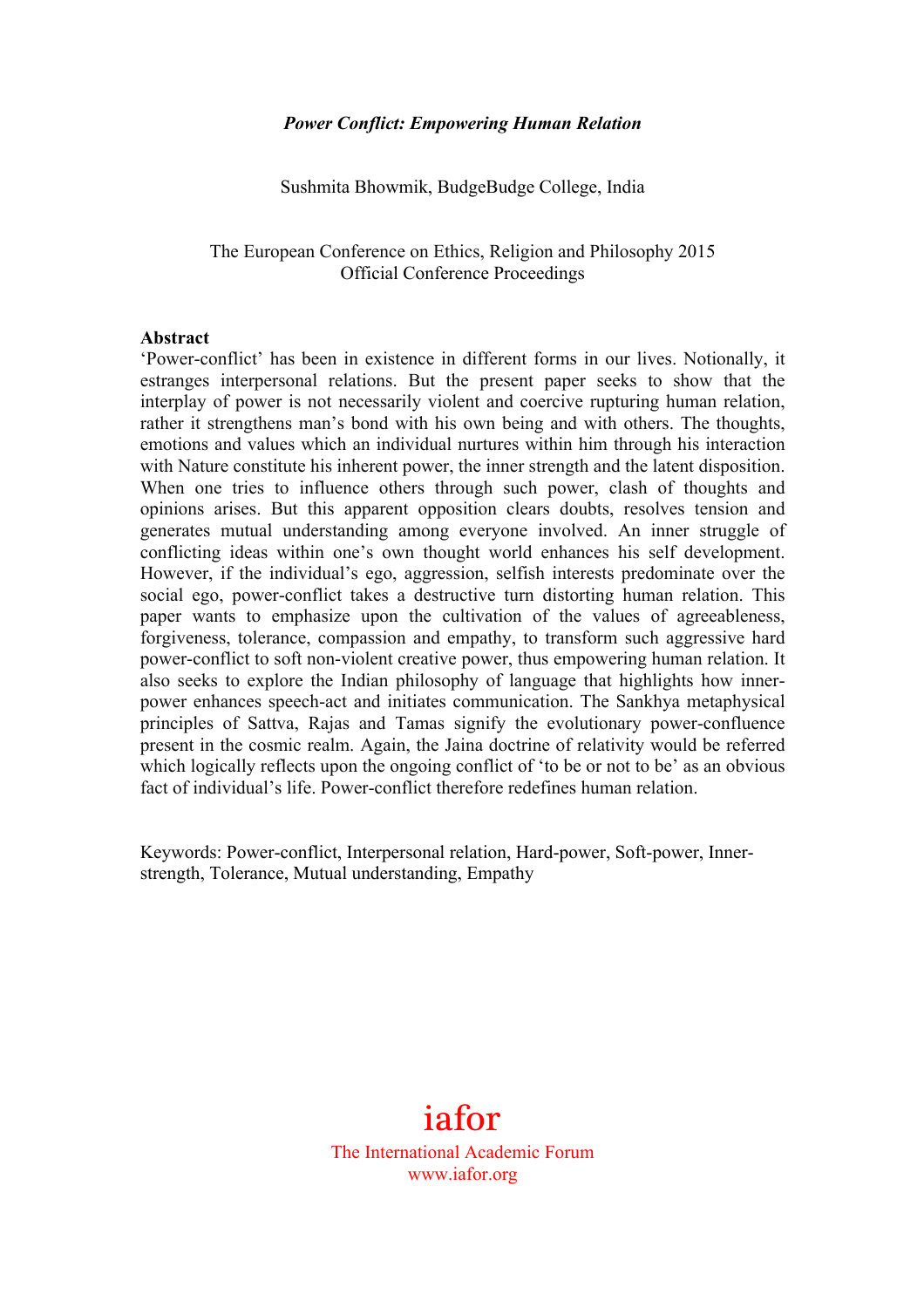#### **Introduction**

Human existence is inalienably rooted in man's intrinsic relation with the vital Nature and the universe as a whole. That is why from the very beginning of the journey of his life down from his mother's womb he makes relentless attempts to relate himself with the world beyond his immediate needs and interests. He thus discovers and rediscovers himself in the midst of an interpersonal bond of dependence and interdependence with his fellow beings. However the desire to secure such existence of his own and acquire a distinct identity amidst all variations, often leads the individual to induce a kind of power or control over the other conscious social beings as well as the animate and inanimate Nature. It is then that one experiences a form of power conflict within human relations and in all other prospects of natural relationships. Generally it might seem that such power conflict estranges any form of relationships and strikes as if at the very nodal point of social network. But the present paper seeks to show that the interplay of power is not necessarily destructive in nature that ruptures social bonding; it rather empowers man's relatedness with his own being and with others. However if such conflict takes a negative turn and brings in an existential crisis for mankind, then of course it has to be combated and resolved by positive power flow of human values. The present paper would focus upon some such social and moral means that would generate harmonious coexistence within the entire cosmic scenario.

### **Section- 1: The Meaning of 'Power'**

'Power is a word the meaning of which we do not understand'.

Indeed this statement made by Leo Tolstoy in his novel War and Peace is very true. We really find that it is quite difficult to provide a clear and precise definition of the term 'power'. It is commonly understood as the control, influence and the exercise of authority over others. One generally tends to consider such power as the means to dominate people and situations for the fulfillment of one's own self interest. Such a notion of power therefore carries a negative intonation. But 'power' in itself can neither be described as negative nor as anything positive. This implies that power cannot be necessarily characterized as destructive, violent and coercive, nor can it be originally designated as constructive, non-violent and creative; it is rather neutral. The nature of power is determined by the way one interprets power and applies it in the different spheres of life. Thus the concept of power is very much relative. In fact a deeper reflection into our life and existence would reveal that everything in this world is an expression and manifestation of the power latent within it. Thus 'power' signifies the inherent strength and the latent disposition of an entity or a being. In case of an individual, the thoughts, emotions and values which he cultivates from the external world and nurtures within him through his interaction with the Nature constitute his inherent power. It is through a continuous exchange of such thoughts and ideas that one communicates with one's own self and as well as with others and that is how we are related to every other being of the world. The entire universe is therefore a fine tuned network of psychological processes, thoughts and emotions. Underlying this network of interrelationship, there goes interplay of power both on the physical realm and on the psychological sphere.

### **Section-2: Power-Conflict: Its Positive Aspect**

We find that every individual being possesses a distinct identity and personality characterized by some essential qualities of his own. But his inherent potentialities, his unique power would lose their meaning and significance unless there is someone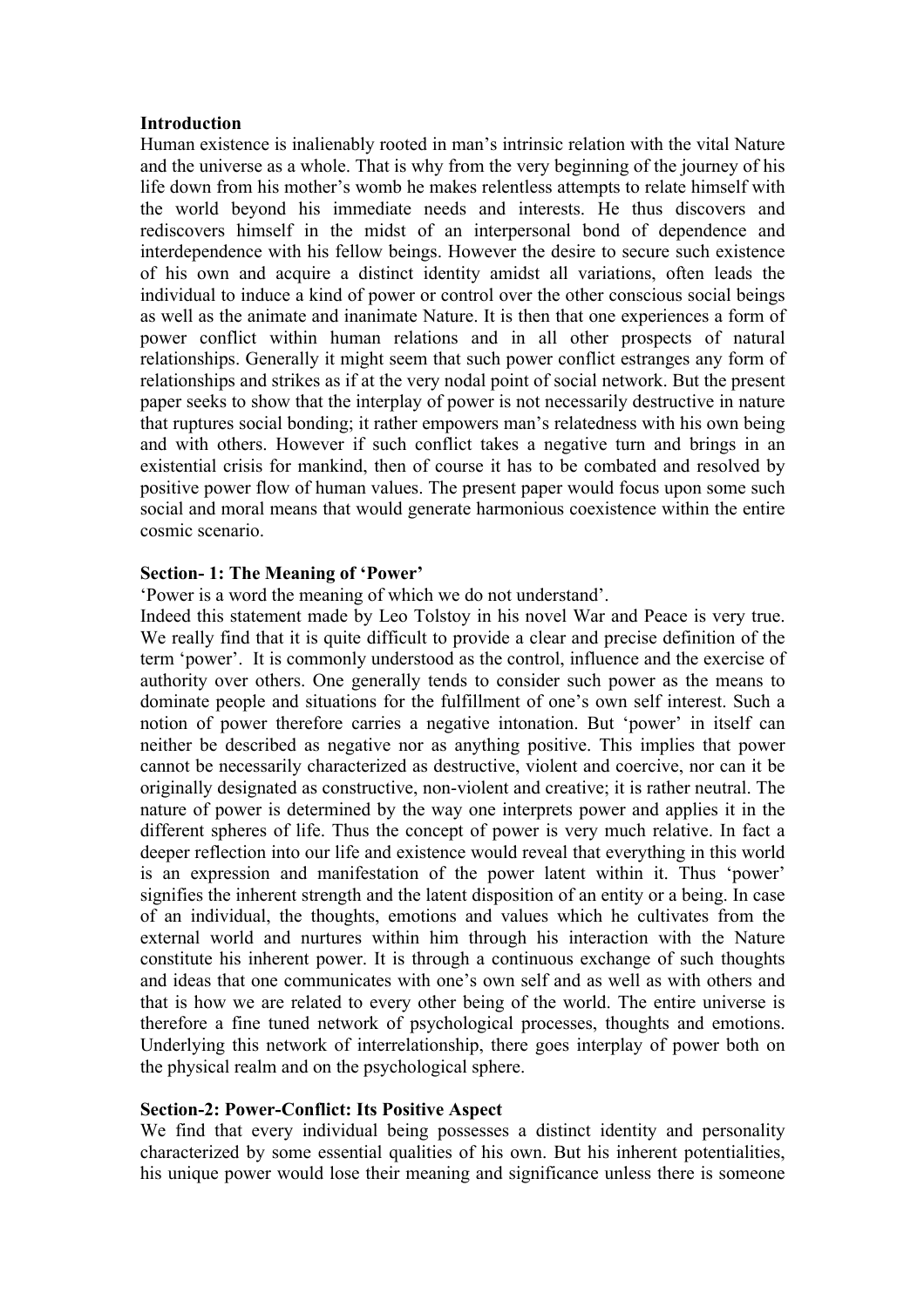in the opposite to appreciate and recognize their distinct value. Hence the desire for self-recognition and self-realization motivates one to relate himself and thereby share and exchange his beliefs and opinions with his fellow social being. However during such social interaction one often tries to influence the other person through his own attitudes and beliefs. But since every individual is distinct guided by his own ideas, culture, language and social conditions, here conflicts and clashes of thoughts and opinions become obvious.

However, it may be noted that such apparent power-conflict actually gives a positive and dynamic turn to social bonding. For it provides an opportunity for both the parties to identify the flaws of their own thought patterns and thereby clears doubts, resolves tension and generates mutual understanding between them. Further it is interesting to note that a society can never move ahead without the constant interplay of the two opposite forces of likeness and difference. Similarity or likeness of beliefs and interests is necessary as it generates the feeling of belonging together which is required for the sustenance of the society. But if all men would have thought alike, felt alike and acted alike, accept the same customs and uphold the same opinions without any variation, then in the absence of reciprocal exchange of thoughts and interests, social relationships would lose their dynamic character and get limited; social progress would then come to a halt. This idea of progress through conflict is the key concept of the metaphysical thoughts of the great German philosopher G.F.Hegel (1770-1831).

In the history of philosophy Hegel is known as a great and powerful metaphysical thinker. In spite of being interested in abstract metaphysical and epistemological thoughts, Hegel was deeply concerned with socio-political issues. He was an Idealist and a monist as he regarded the Spirit or Idea (Geist) to be the only reality. This Spirit according to Hegel is active and self-creating. In order to be self-conscious, the Spirit posits the objects which it knows. According to Hegel the process by which the Spirit becomes self-conscious is dialectical. In his method of dialectic Hegel showed that it is through a conflict between two apparently opposite ideas, namely the thesis and the antithesis that there is origination of a new idea or synthesis. Therefore the Absolute Spirit, in Hegel's philosophy always develops through the conflict of opposed concepts followed by their resolution, which itself turns out to harbor another opposition, upon which a further resolution follows, and so on until the entire system is complete. It is through such a method of progress through conflict that there is development of the society, nation and the world as a whole. We may then say that the apparent collision between the seemingly opposite forces of association and dissociation, friendship and enmity, unity and disunity that we experience within social life provides the inherent power necessary for moulding, regenerating and strengthening the bonds of social network.

In this connection it may be noted that the friction of the various thoughts and interests that we experience in the external physical world in our relationships with others, is actually an expression of the struggle between the different psychological processes that we often experience within our internal thought world. Every individual self is a conglomeration of diverse psychical forces, for instance, anger, pride, hatred, as well as well as love, kindness, humility and selflessness. Often one is faced with an inner conflict between such apparently opposite sentiments and emotions. As one seeks to resolve such inner struggle, it positively acts as a mirror in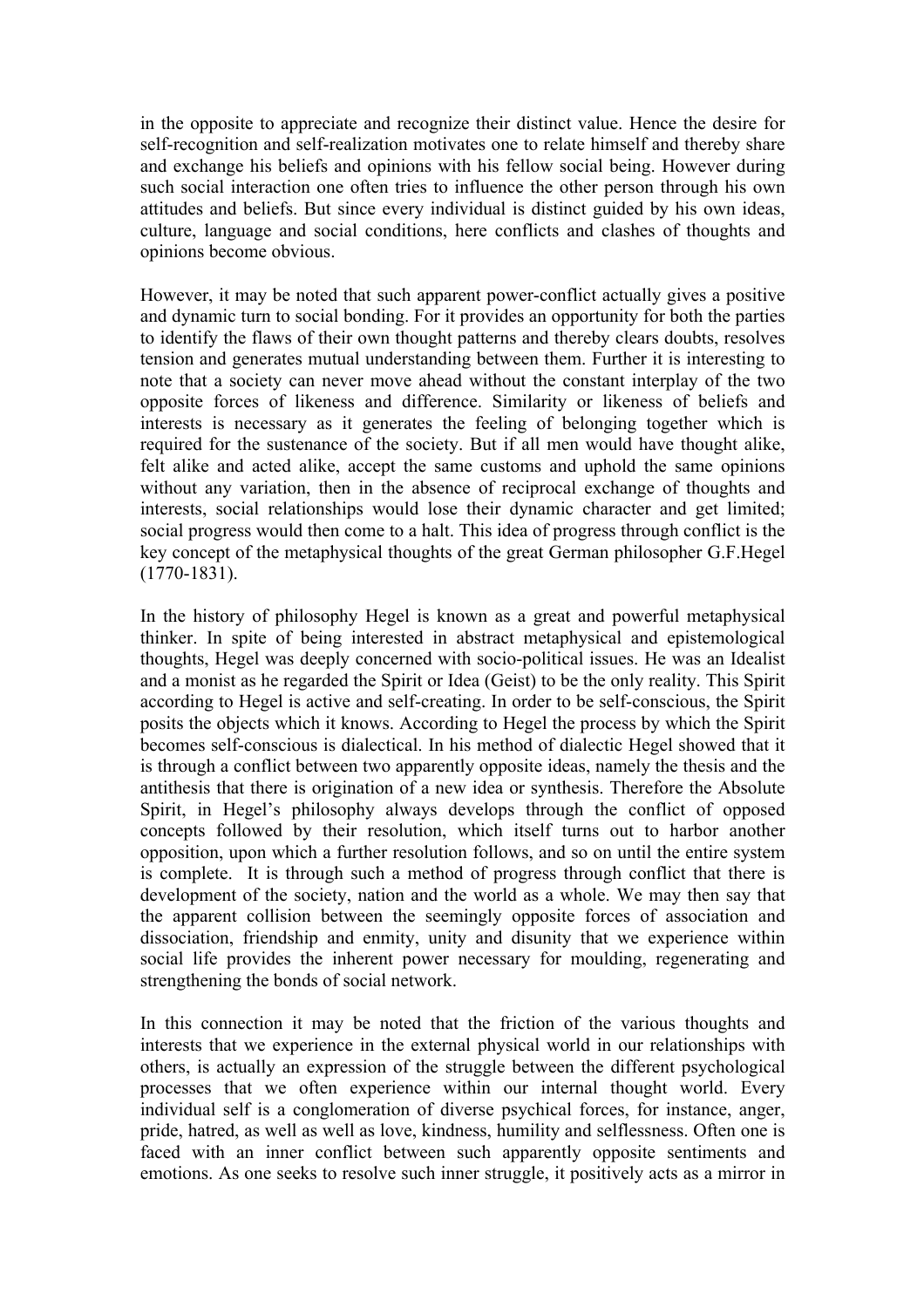respect of which the individual can judge himself and becomes aware of his own defects and shortcomings. Such inner power confluence shapes the individual's social and moral self, nurtures his self-respect and self-esteem and thereby strengthens his internal relationships with his own self which in turn empowers his relation with the external world as well.

We get a reflection of such a positive interpretation of the concept of power in the thoughts of Michel Foucault (1926-1984) who was equally a philosopher, a psychologist and a historian. The power problem was central to his thoughts regarding the relations between society, individuals, groups and institutions. He was of the view that power is not essentially something that the institutions possess and use oppressively against individuals and groups. In the first volume of his book The History of sexuality Foucault argues that power is not to be interpreted as the oppression of the powerless by the powerful. The great thinker rather regards power as coextensive with resistance and says that such resistance is productive in the sense that it has positive effects in the self-development of an individual and often helps in the emergence of new behavior.

### **Section-3: Power-conflict: A Creative Principle**

A deeper reflection into the root cause of such power struggle manifested at the different levels of our physical and psychological existence would reveal that it is actually ingrained in the very bosom of Nature. For power conflict is the very essence of creation. Creation is not possible without the friction of the various particles and the diverse elements that constitute Nature as a whole. This would become clear if we mention here about the Sāñkhya system of Indian philosophy. The Sāñkhya philosophers regard Prakṛti- the material principle as the root cause of the objects of the world. Prakrti is described as the unity of the three Guṇa-s, namely Sattva, Rajas and Tamas held in a state of equilibrium (guṇānām sāmyāvasthā). These guṇa-s are the very constituents of Prakṛiti and thereby of every objects of the world. It is interesting to note that each one of the guna-s possesses some specific qualities of its own which are apparently opposed to one another. Such qualities constitute the inherent power of the guna-s. For instance Sattva is said to be the principle of goodness and as such it illuminates and manifests the objects of the world. Pleasure, happiness, contentment and bliss are all due to it. Rajas is the principle of motion and as such it provides things with mobility. It is responsible for producing pain, dissatisfaction, anger, desire and impatience. Tamas is the principle of inertia. It causes ignorance, apathy, indifference and negativity. The Sāñkhya-s holds that the creation or evolution of the worldly objects does not take place when these guṇa-s are in a state of equilibrium. Evolution starts when there is heterogeneous change in the proportion of the guṇa-s and one predominates over the other two and brings about a terrific commotion within the bosom of Prakṛti. Without such power conflict among the guna-s creation is not possible.

The relation among the guna-s is such that they conflict and yet cooperate with one another and are always found intermingled. This constant conflict as well cooperation between the guna-s gets reflected within human nature and is also manifested through the social relation of one individual to the other. Thus according to the power or preponderance of the guna-s human nature as well his relation to the world at large is either good or bad or indifferent; pure, impure or neutral. It may be noted here that Sattva Guṇa is the spiritual quality. When such Sāttvik Guṇa is dominant, a person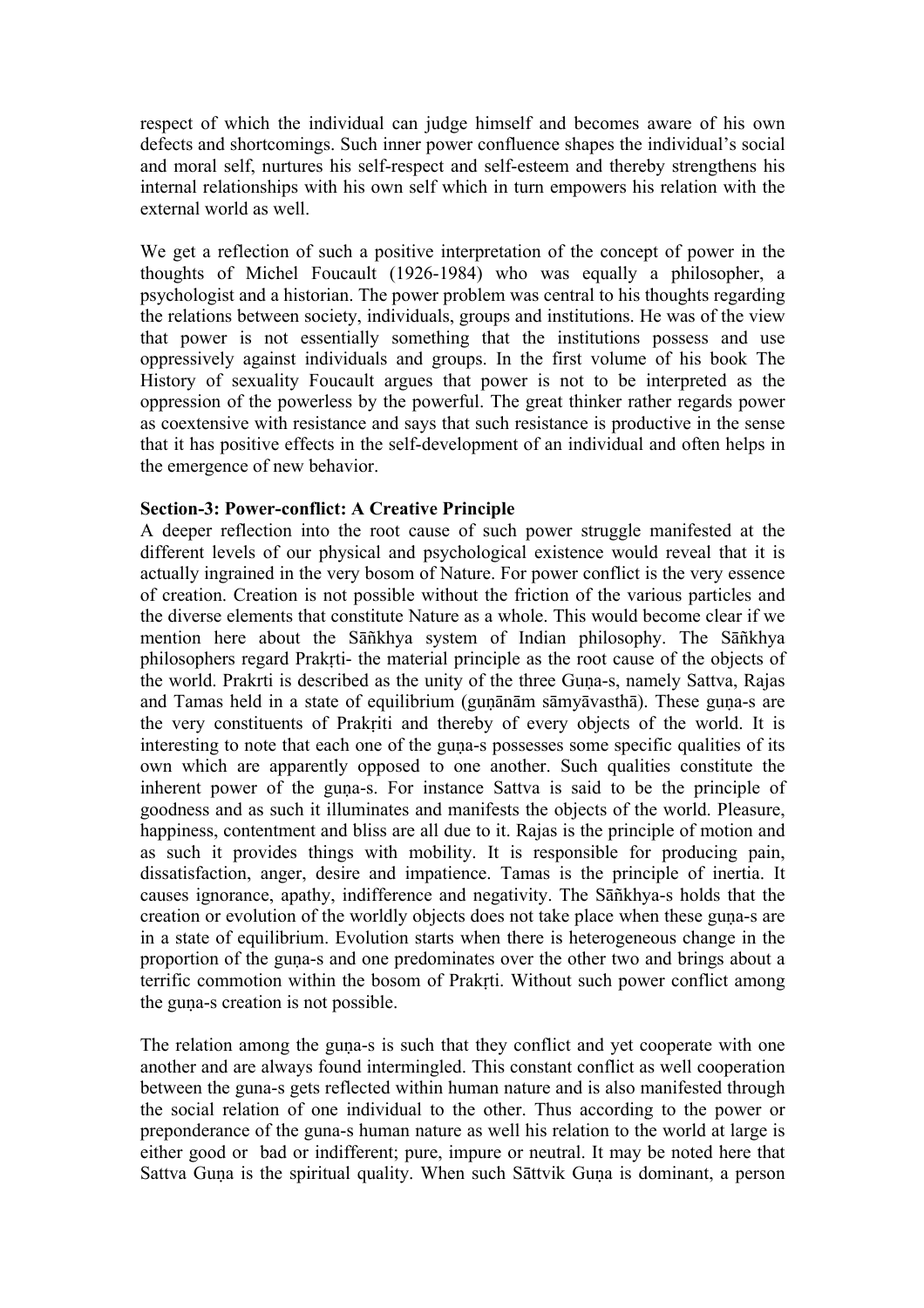has inherent desire to be good and caring, there is a resolute constancy of his mind and senses. The light of wisdom shines through such an individual; he clearly understands the difference between desirable and undesirable, undutiful and dutiful action; such a person pays homage to divine and spiritual values. Under the predominance of the Rājasik Guṇa¬ there is rise of passion and desire within a person which causes greed, restlessness and attachment for things; due to dominance of selfinterest the intellect of sush a person fails to distinguish between right and wrong. A person under the influence of Tāmasik Guna becomes ignorant, idle, slothful, apprehensive and revengeful. Hence an ideal human being attempts at the cultivation of the power of the Sāttvik Guṇa.

We thus find that power conflict lies at the very root of creation and positively affects human relations as well. But often when the Rājasik Guṇa-s of anger, pride, desire, greed and hatred influence and vitiate man's consciousness and his individual ego tends to dominate the social ego, it is then that the negative forces of mutual suspicion, mutual hostility and mutual hatred become powerful and disrupt the interpersonal bond between the individuals. It generates a hard power- conflict among them which often gets expressed in the social sphere in the form of violence and coercion.

### **Section-4: Destructive Power Conflict: Its Resolution**

Being conscious rational beings we must resist and resolve such destructive powerstruggle through the exercise of the positive and constructive soft powers lying within us and thereby reconstruct human relation. And one such most potent force that can be universally and effectively employed by mankind for the sustenance of its existence against all forms of evil forces is the soft and noble power of non-violence. We know that Mahatma Gandhi, who is known as the apostle of peace and nonviolence all over the world devoted his entire life and work in the practice of this ideal and tried to make humanity aware of the application of this noble virtue in every sphere of social, moral, political and religious life.

Non-violence literally means abstinence from violence. Here violence does not merely imply causing physical harm to a person. If there is any bad intention or illwill to hurt a person even within our thought, speech and action, it would also be considered as an act of violence. In its positive aspect non-violence means such universal and unbounded love for mankind which impels one to love not only one who loves him but also one who hates him. This means that if there is any conflict between two or more individuals over a certain issue, then there instead of showing anger or hatred towards the opponent, non-violence demands that the latter should rather be dealt with love and affection. Here one might think that if our intention is to resist evils and injustices then there loving the wrong- doer means to help him or to assist him in carrying out his wrongs. In that case how can non-violence help to combat violence? Here Gandhi was of the view that showing affection and being compassionate towards the wrong-doer through words and deeds would gradually help to bring about a positive change within him. He might then realize his mistake and thereby try to reform himself. But here the practice of violence on the other hand by coercing and humiliating the evil-doer can make him more arrogant and furious. Being rational beings we cannot allow such destruction of humanity. Non-violence therefore seeks to resist conflict not by coercing but by converting the opponent through love and compassion.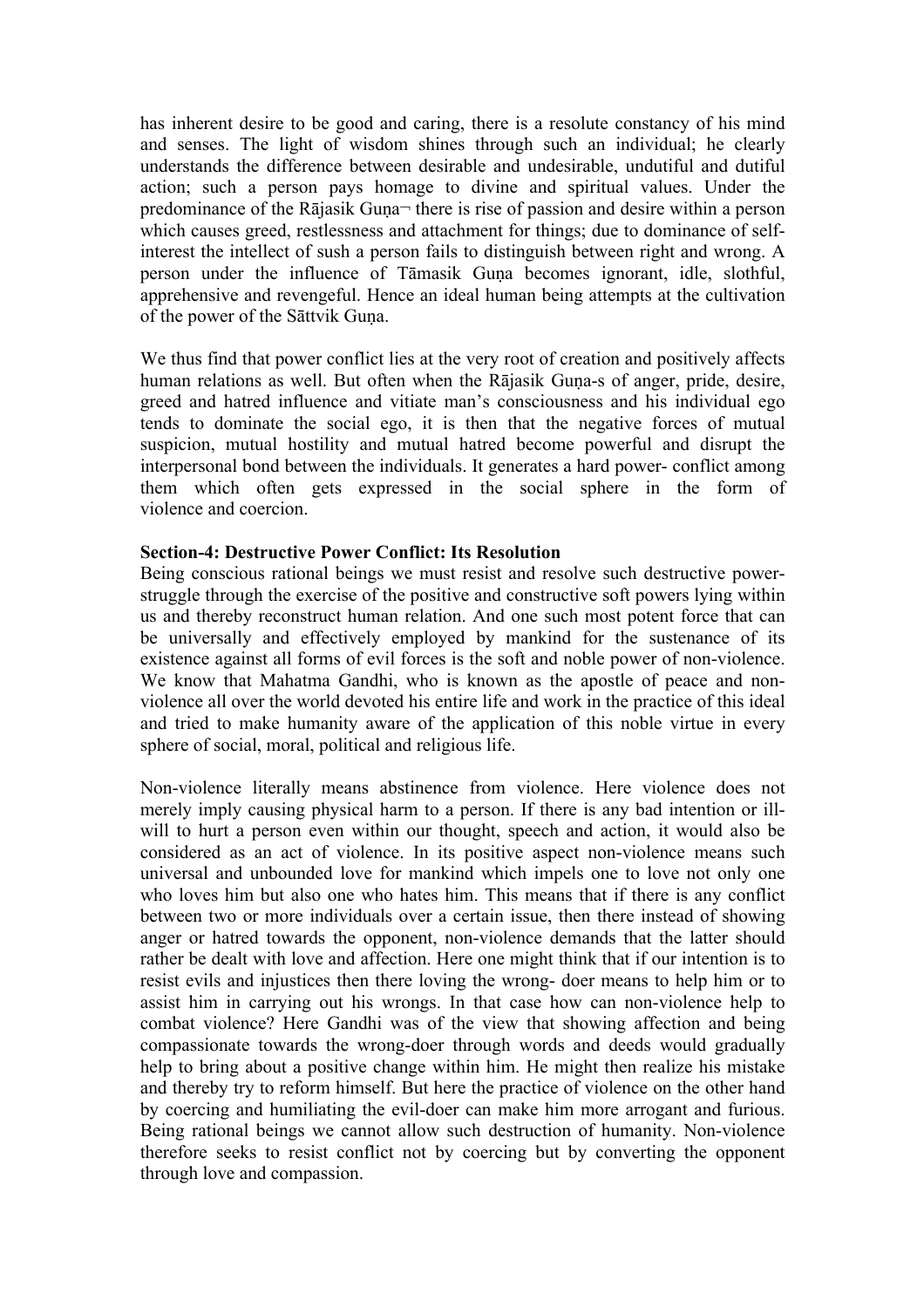The practice of non-violence therefore demands an attitude of being respectful, tolerant and understanding towards the views of the opponent. It points out that while resolving a conflict one must not reject or ignore others' views as totally false as that may lead to further confusion. Rather one should acknowledge that every individual has different ways of seeing and interpreting things. Here the *Jaina* doctrine of relativity of knowledge rightly points out that from a particular standpoint every individual's beliefs have some element of truth in it; none can be regarded as either wholly true or wholly false. Hence one must try to respect and understand the other person's point of view, put himself in other's position and if necessary revise his own views as well. Such empathic understanding would reduce confusions, hatred and misunderstandings between the individuals to a great extent and strengthen social relation and enhance social cooperation as well. Hence Gandhi rightly pointed out that three fourths of the miseries and misunderstandings of the world would disappear if we try to step into the shoes of our adversaries' and attempts to ascertain their thoughts and feelings as well. This would become possible through a process of constructive conversation and dialogue between the respective individuals.

We thus find that as a method of peaceful conflict resolution, the practice of nonviolence is an inner moral and psychological process of purifying and thereby strengthening oneself by controlling the natural instincts of anger, pride, desire and hatred and arousing the soft powers of agreeableness, tolerance, forgiveness, patience and self-control above all. It is interesting to note that, as means towards such inner development, besides non-violence (*ahiṁsā*), our ancient Indian Vedic tradition also suggests the nurture of the ethical virtues of truth (*satya*), self-sacrifice (*yajña*), penance (*tapas*), compassion (*dayā*), and self-control. The *Veda-*s also emphasizes upon the commonality of thinking, feeling, willing, peaceful coexistence, and world fraternity. For individual's self-development the *Bauddh*a philosophy also insists upon the observation of the five-fold virtues (*pañcaśila)* of non-violence (*ahiṁsā* ), truth (*satya)*, non-stealing (*asteya*), non-possession (*aparigraha*), and celibacy *(brahmacharya*). For affecting universal peace and brotherhood the Buddhist philosophers ask for the cultivation of *Brahmavihāra*-s which include friendship *(maitrī*), compassion (*karunā*), joy/satisfaction (*muditā*) and indifference (*upekṣā*). The *Jaina* philosophers also recognize the importance of the cultivation of the fivefold virtues admitted in *Bauddha* philosophy, which they term as *pañcamahāvrata.* The *Sāñkhya* philosophy asks for the practice of the *sāttvika guṇa*-s of kindness, restraint of sense organs, and freedom from hatred.

It may however be inquired here that how can the nurture of these different values be effective means towards conflict resolution? In this connection we would like point out that just as there is conflict and opposition present within Nature, similarly there is also an underlying principle of unity and harmony encircling the entire cosmic life. Nature forms a harmonious whole through the reconciliation of both these positive and negative forces. Being a part of Nature, man also possesses the soft and the subtle powers of love, kindness, honesty, and selflessness, besides the negative forces of greed and hatred. But due to their egoistic tendencies and selfish desires individuals fail to realize those humanitarian potentialities lying latent within them. Now, the cultivation of the different moral values as admitted in our ethical and cultural tradition would prepare the individuals from within so that they might become aware of their inner human forces and nurture them properly so as to channelize their negative thoughts and energies towards positive and constructive goals of human life.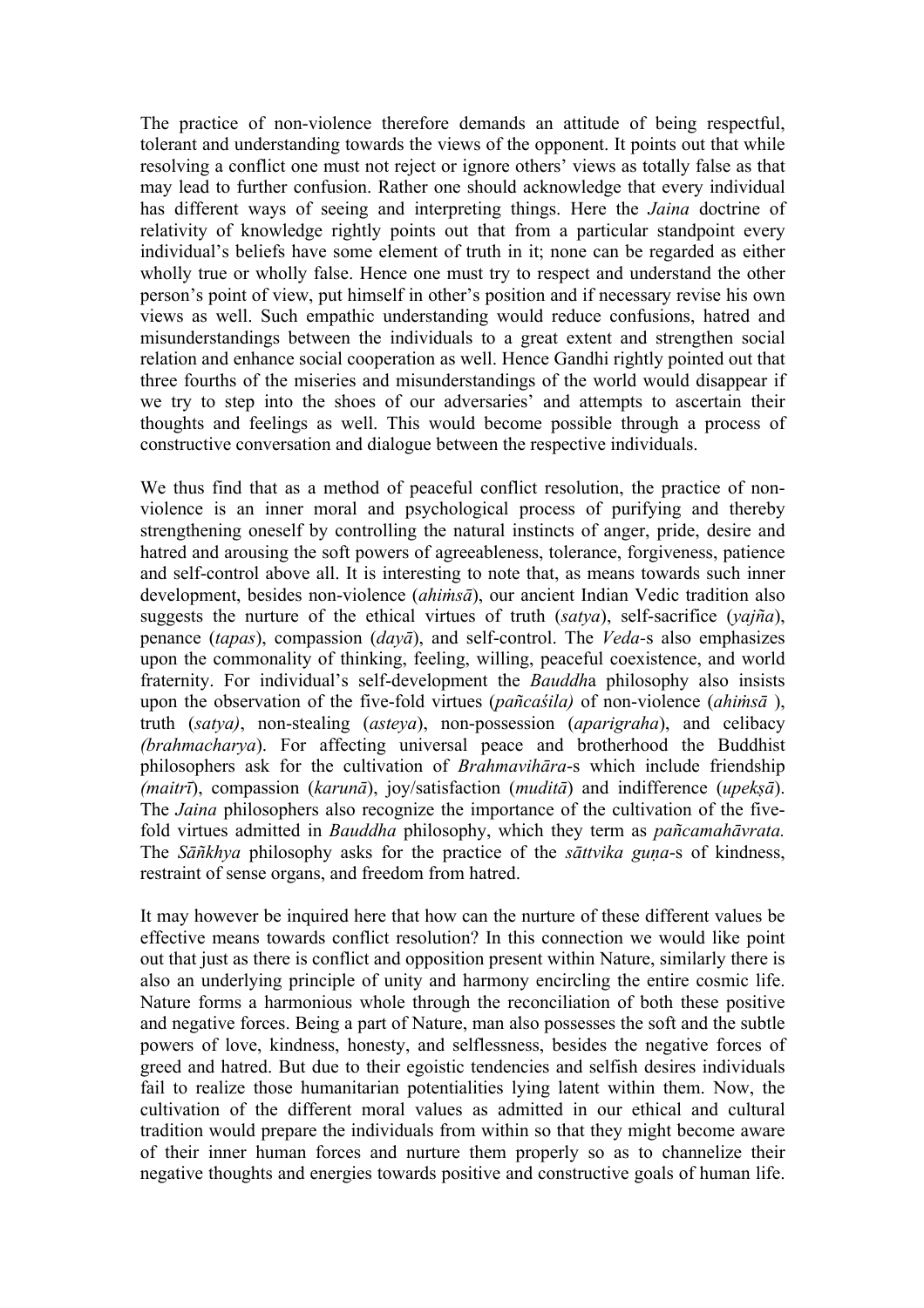The values would act as the means through which the individual would attain an inner integrity and harmony between his thoughts and emotions and thereby strengthen his relation with his own self. This would in turn improve and uplift his external relationships with his fellow beings and enable him to realize his integral unity and harmony with the Nature as a whole. One must remember that the relationships one has with others are actually the expressions and extensions of the relationships one has with one's own self. Hence unless we realize peace within our own beings and love and forgive all parts of our own selves, we cannot love and forgive others. And this is the basic tenet and philosophy of all world religions.

#### **Conclusion**

We may not be able to make our society completely free from the negative powers of violence and destruction. In fact we find that there can be no construction without destruction, no continued existence of life without the constant self-feeding and devouring of other life. That is why Charles Darwin rightly pointed out that the struggle for life is the law of evolutionary existence. Moreover, when violent forces become too powerful tending to shatter human life and civilization, there we might have to take recourse to violence alone to save mankind from such annihilation of existence. Yet, violence can never be the last resort towards conflict resolution. For, when violence appears to do good, the good is only temporary, the evil it does is permanent. We are quite conscious of the fact that the negative forces of conflict and destruction coexist with the positive powers of harmony and cooperation. If we sincerely desire mankind to realize its most cherished ideal of a peaceful and harmonious life, then, we should not let these negative forces rule and control our inner being as well as our outer life and existence. Violence creates turbulence within our thought world and stands in the way of realization of peace. Calmness and serenity of mind is essentially required for the pacification of the ailing mankind.

From time immemorial man nurtures the eternal aspiration for the attainment of right cognition and the realization of inner peace or bliss (*ānanda*) within his innermost being. Since bliss is the very nature of one's own self, to 'know thy self' becomes the primary objective of his life and activities. But for that one needs to attain a complete control over his mind and the senses. Since mind- the bosom of human thought is impregnated with immense evolutionary powers, the great responsibility of the human beings is to make it free from all selfish and egoistic tendencies and direct it towards the establishment of the interrelation between one's own being with that of all others. In this connection we would like to mention the famous 'Parable of the chariot', as found in the *Kaṭha Upaniṣad* which explains the integral relation between our mind, body and the senses. It holds that,

## *ātmānaṁ rathinaṁ viddhi, śarīraṁ ratham eva tu: buddhiṁ tu sāradhiṁ viddhi, manaḥ pragraham eva ca*. (*Kaṭha Upaniṣad 1.3.3.*).

This implies that*, Know the Self as the lord of the chariot and the body as, verily, the chariot, know the intellect as the charioteer and the mind as, verily, the reins.*<sup>1</sup> Here the self (*ātman*) is compared to the owner of a chariot (*rathin*), the body being the chariot (*ratha*), intellect (*budhhi*) is the driver (*sarathi*), the horses are said to be the senses and the mind is the rein by which the intellect controls the senses. Since the mind holds the reins, if it goes unrestrained, the senses would also be out of control and the intellect then fails to attain its desired goal. Such an unrestrained mind is the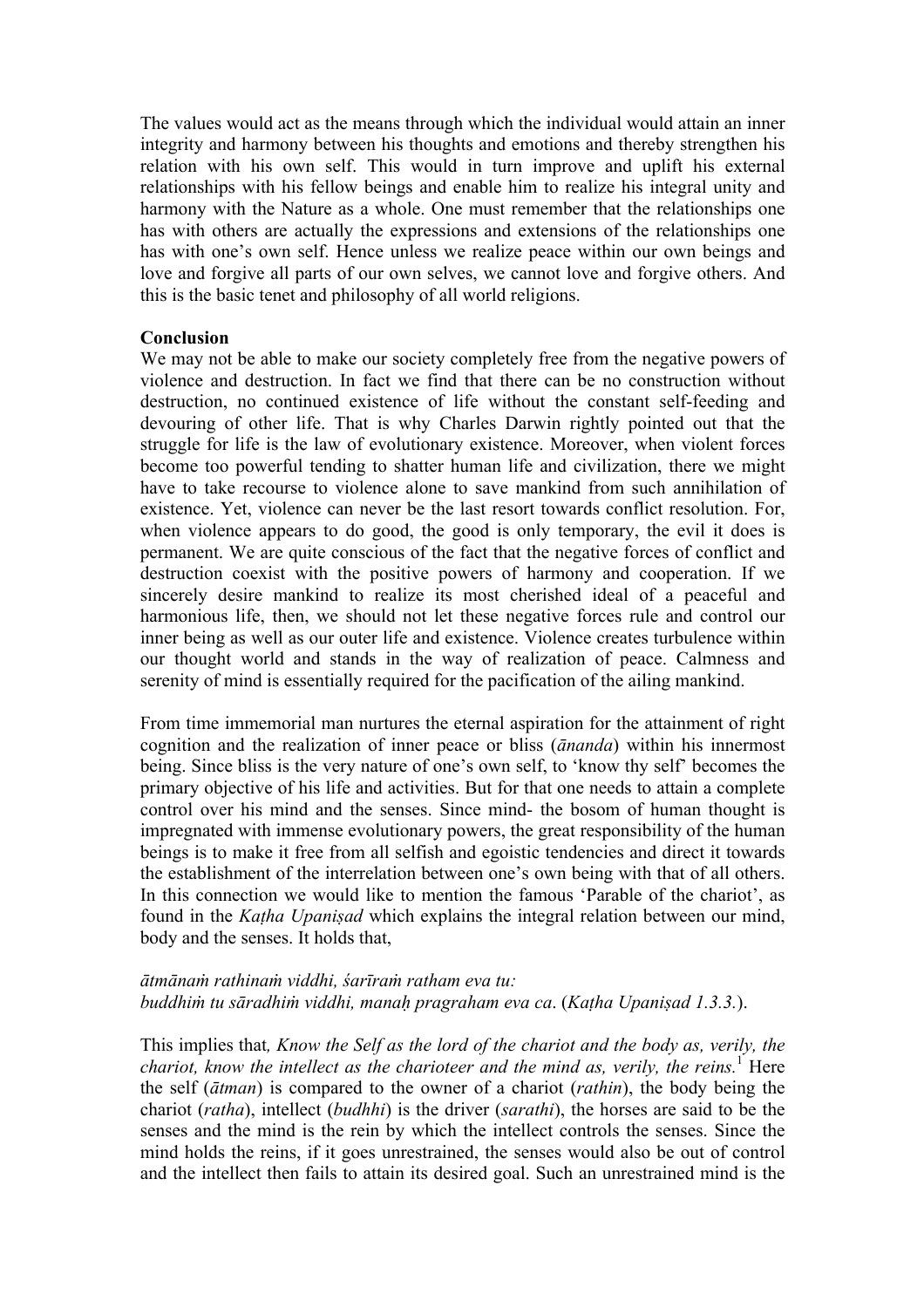source of all forms of evil thoughts and conflicts. So long as we are indulgent to our vices, so long as we nurture hatred and ill-will to others, we cannot realize true knowledge and bliss within. The *Upaniṣad*-s therefore says,

*nāvirato duścaritān nāśānto nāsamāhitaḥ nāśānta-mānaso vāpi prajñānenainam āpnuyāt.* (*Kaṭha Upaniṣad,* 1.2.24)

This implies that, '*not who has not desisted from evil ways, not he who is not tranquil, not he who has not a concentrated mind, not even whose mind is not composed can reach this (self) through right knowledge'.* <sup>1</sup> No one can realize truth and peace within his self without illumination and no one can have illumination without a thorough the cleansing of one's moral being.

The ancient Indian seers therefore ask for the practice of *Yoga* which would enable the individuals to attain a meditative, contemplative mind and realize harmony between their body, mind and the senses. This endeavour towards the realization of serenity and concord within one's inner being would enable humanity to win over all destructive power-conflicts and thereby empower human relations with love, unity, mutual cooperation and peaceful co-existence. With this hope for reconstructing human life and existence through the reconciliation of the soft and subtle powers of mankind we may utter the *Rg* Vedic verse:

> *saṁgachhadwaṁ saṁvadhadvaṁ saṁ va manāṁsi jānatām* <sup>|</sup> *devā bhāgaṁ yathā pūrve sañjānānā upāsate ||*

> > *samanī va ākutiḥ samānā hṛdayāni vaḥ* | *samānamastu vo mano yathā vaḥ susahāsati ||*

*Let us move in harmony, speak in one voice; let your minds be in agreement; just as the ancient gods shared their portion of sacrifice;*

*May our intentions and aspirations be alike, so that a common objective unifies us all.*